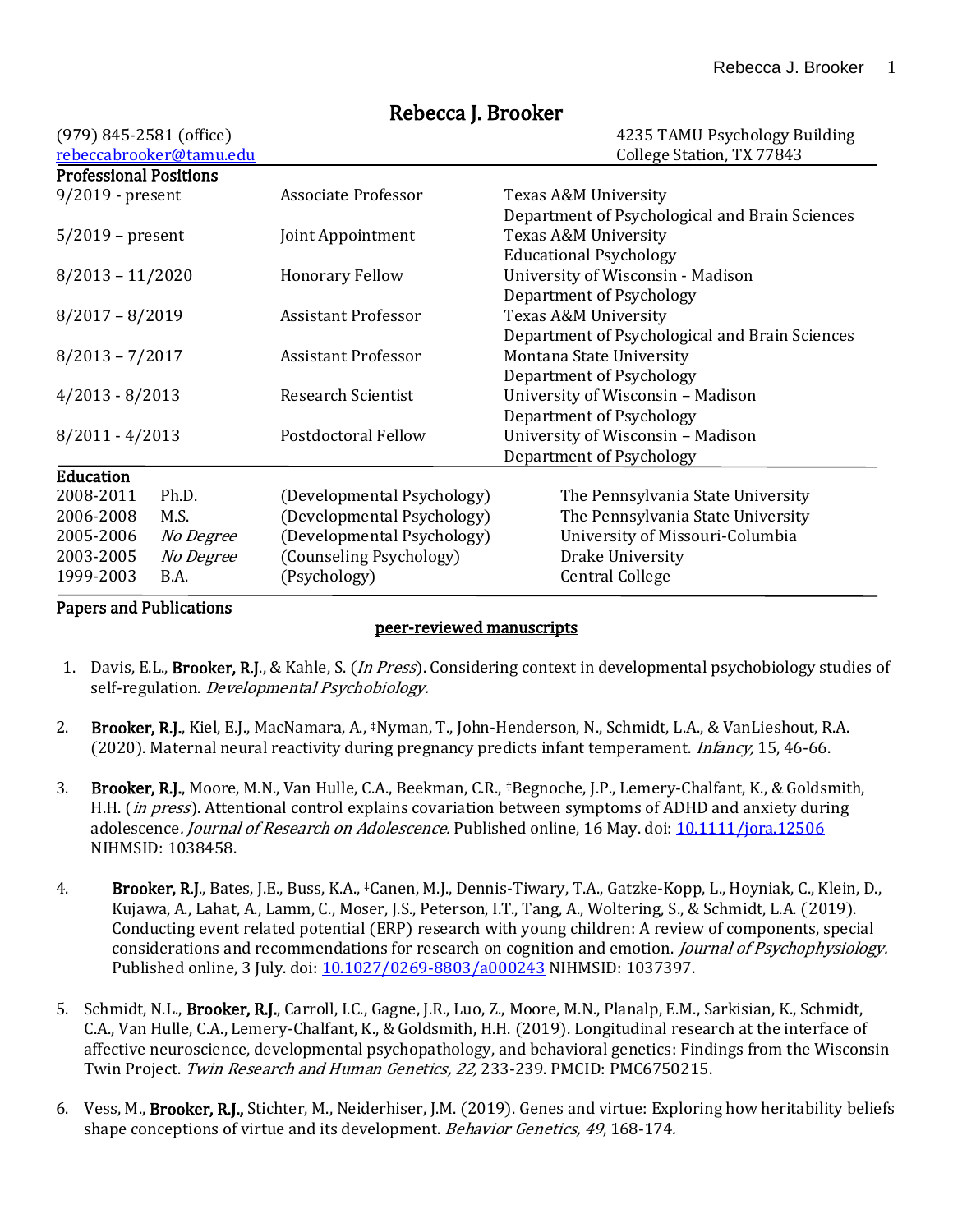- 7. Vess, M., Brooker, R.J., Schlegel, R.J., & Hicks, J.A. (2019). Daily mental lapses and the subjective experience of true self alienation. *Journal of Research in Personality, 78*, 148-152.
- 8. Brooker, R.J. (2018). Parenting and socioeconomic status predict developmental changes in error-related negativity in young children. *Child Development, 89*(3), 725-733. PMCID: PMC5948123.
- 9. Van Hulle, C.A., Moore, M.N., Lemery-Chalfant, K., Goldsmith, H.H., & Brooker, R.J. (2017). Infant stranger fear trajectories predict diurnal cortisol rhythm and anxious behaviors during childhood. *Development and* Psychopathology, 29(3), 1119-1130. PMCID: PMC5509479.
- 10. Brooker, R.J., <sup>‡</sup>Canen, M.J., Davidson, R.J., & Goldsmith, H.H. (2017). Short- and long-term stability of alpha asymmetry: Baseline and affective measures. Psychophysiology, 54, 1100-1109. PMCID: PMC5507748.
- 11. <sup>‡</sup>Canen, M.J. & **Brooker, R.J.** (2017). ERN, theta power, and risk for anxiety problems in preschoolers. *Biological* Psychology, 123, 103-110. PMCID: PMC5292075.
- 12. ‡Najjar, R. & Brooker, R.J. (2017). Delta beta coupling is associated with paternal caregiving behaviors during preschool. International Journal of Psychophysiology, 112, 31-39. PMCID: PMC5243183.
- 13. Brooker, R.J., Alto, K.M., Marceau, K., ‡Najjar, R., Leve, L.D., Ganiban, J.M., Reiss, D., Shaw, D.S., & Neiderhiser, J.M. (2016). Early inherited risk for anxiety moderates the association between fathers' child-centered parenting and early social inhibition. Journal of Developmental Origins of Health and Disease, 7, 602-615. PMCID: PMC5102788.
- 14. Brooker, R.J., Kiel, E.J., & Buss, K.A. (2016). Early social fear predicts kindergarteners' socially anxious behaviors: Direct associations, moderation by inhibitory control, and differences from nonsocial fear. *Emotion*, <sup>16</sup>(7), 991-1010. PMCID: PMC27213729.
- 15. #Begnoche, J.P., Brooker, R.J., & Vess, M. (2016). EEG asymmetry and ERN: Temperament outcomes in children. PLoS ONE, 11(5), e0155713. PMCID: PMC4880182
- 16. Brooker, R.J., \*Phelps, R.A., Davidson, R.J., & Goldsmith, H.H. (2016). Context differences in delta-beta coupling are associated with neuroendocrine reactivity in infants. Developmental Psychobiology, 58(3), 406-418. PMCID: PMC4801734.
- 17. Brooker, R.J., Davidson, R.J., & Goldsmith, H.H. (2016). Maternal negative affect in infancy is linked to disrupted patterns of change in cortisol and alpha asymmetry across contexts during childhood. *Journal of Experimental* Child Psychology, 142, 274-290. PMCID: PMC4666756.
- 18. \*Phelps, R.A., Brooker, R.J., & Buss, K.A. (2016). Toddlers' dysregulated fear predicts delta-beta coupling during preschool. *Developmental Cognitive Neuroscience, 17*, 28-34. PMCID: PMC4727986.
- 19. Brooker, R.J., Neiderhiser, J.M., Leve, L.D., Shaw, D.S., Scaramella, L., & Reiss, D. (2015). Associations between infant negative affect and parent anxiety symptoms are bidirectional: Evidence from mothers and fathers. Frontiers in Psychology, 6, 1875. PMCID: PMC4667033
- 20. Brooker, R.J., & Buss, K.A. (2014). Toddler fearfulness is linked to individual differences in error-related negativity during preschool. *Developmental Neuropsychology, 39*(1), 1-8. PMCID: PMC3889174.
- 21. Brooker, R.J., & Buss, K.A. (2014). Harsh parenting and fearfulness in toddlerhood interact to predict amplitudes of preschool error-related negativity. *Developmental Cognitive Neuroscience*, 9, 148-159. PMCID: PMC4061243.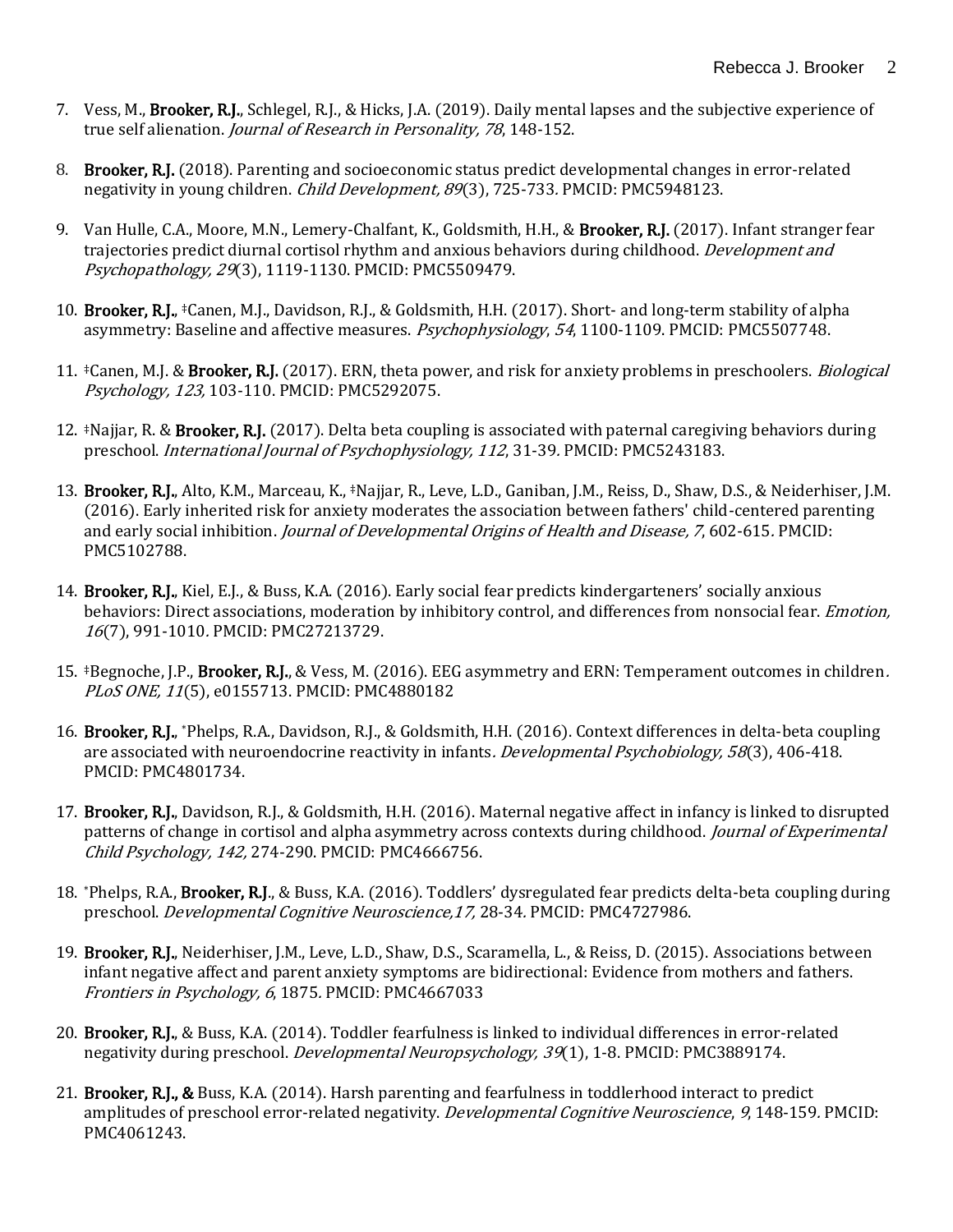- 22. Brooker, R.J., Buss, K.A., Lemery-Chalfant, K., Aksan, N., Davidson, R.J., & Goldsmith, H.H. (2014). Profiles of observed infant anger predict preschool behavior problems: Moderation by life stress. *Developmental* Psychology, 50(10), 2343-2352. PMCID: PMC4172515.
- 23. Brooker, R.J., Neiderhiser, J.M., Ganiban, J.M., Leve, L.D., Shaw, D.S., & Reiss, D. (2014). Birth and adoptive parent anxiety symptoms moderate the link between infant attention control and internalizing problems in toddlerhood. Development and *Psychopathology*, *26,* 347-359*.* PMCID: PMC3981904.
- 24. Brooker, R.J., Buss, K.A., Lemery-Chalfant, K., Aksan, N., Davidson, R.J., & Goldsmith, H.H. (2013). The development of stranger fear in infancy and toddlerhood: Normative development, individual differences, antecedents, and outcomes. Developmental Science, 16(6), 864-878. PMCID: PMC4129944.
- 25. Buss, K.A., Davis, E.L., Kiel, E.J., Brooker, R.J., Beekman, C.R., & Early, M.C. (2013). Dysregulated fear predicts social wariness and social anxiety symptoms during kindergarten. Journal of Clinical Child and Adolescent Psychology, 42(5), 603-616. PMCID: PMC3675171.
- 26. Schmidt, N.L., Van Hulle, C., Brooker, R.J., Meyer, L.R., Lemery-Chalfant, K., & Goldsmith, H.H. (2013). Wisconsin twin research: Early development, childhood psychopathology, autism, and sensory over-responsivity. Twin Research and Human Genetics, 16(Special Issue 1), 376-384. PMCID: PMC3570675.
- 27. Brooker, R.J., Berenbaum, S.A., Bricker, J., Corley, R.P., & Wadsworth, S.A. (2012). Pubertal timing as a potential mediator of adoption effects on problem behaviors. Journal of Research on Adolescence, 22(4), 739-745. PMCID: PMC3547396.
- 28. Brooker, R.J., Buss, K.A., & Dennis, T.A. (2011). Error-monitoring brain activity is associated with affective behaviors in young children. Developmental Cognitive Neuroscience, 1, 141-152. PMCID: PMC3092557.
- 29. Brooker, R.J., Neiderhiser, J.M., Kiel, E.J., Leve, L.D., Shaw, D.S., & Reiss, D. (2011). The association between infants' attention control and social inhibition is moderated by genetic and environmental risk for anxiety. Infancy, 16, 490-507. PMCID: PMC3158002.
- 30. Buss, K.A., Dennis, T.A., Brooker, R.J., & Sippel, L.M. (2011). An ERP study of conflict monitoring in 4- to 8-yearold children: Associations with temperament. *Developmental Cognitive Neuroscience*, 1, 131-140. PMCID: PMC3111917.
- 31. Brooker, R.J., & Buss, K.A. (2010). Dynamic measures of RSA predict distress and regulation in toddlers. Developmental Psychobiology, 52, 372-382. PMCID: PMC2858777.
- 32. Buss, K.A., Brooker, R.J., & Leuty, M. (2008). Girls most of the time, boys some of the time: Gender differences in toddlers' use of maternal proximity and comfort seeking. *Infancy, 13*, 1-29. PMCID: Policy Exempt – Accepted for publication prior to 4/7/08.

### manuscripts under revision

- Brooker, R.J., Vess, M., \*Rivera, G.N, Stichter, M., & Neiderhiser, J.M. (*Under Revision*). Maternal beliefs about heritability and perceptions about children's antisocial behaviors predict parental control and child depression: Moderation by SES.
- Kiel, E.J., ‡Phelps, R.A., & **Brooker, R.J.** (*Under Revision*). Maternal dynamic respiratory sinus arrhythmia during toddlers' interactions with novelty.
- ‡Nyman, T., Brooker, R.J., Kiel, E.J., \*Schmall, L.J., & \*Mistry, S. (Invited Revision). Maternal neural reactivity to emotion during pregnancy is modulated by perceptions of social support. Psychophysiology.

### manuscripts under review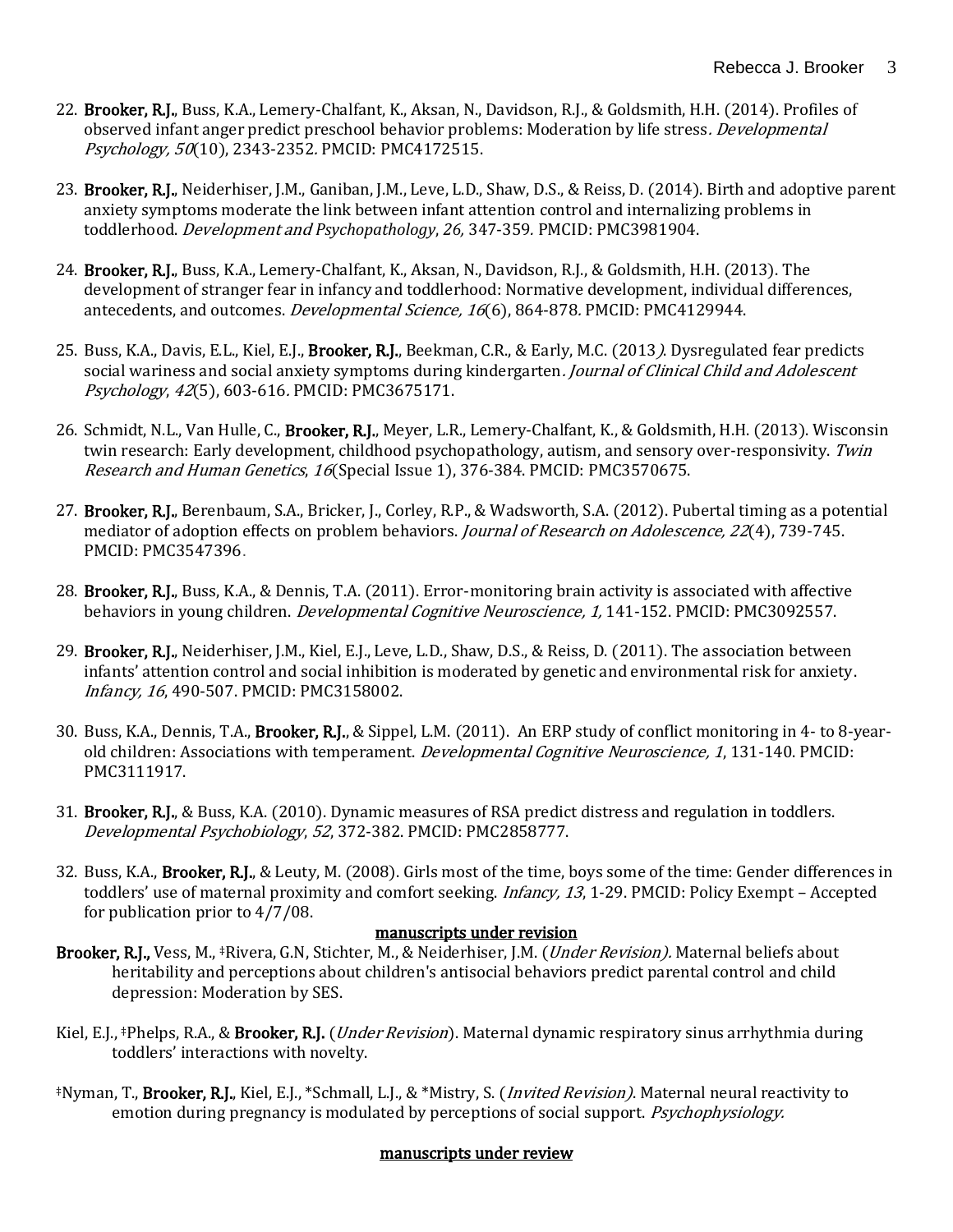- Brooker, R.J., \*Mistry, S., Kiel, E.J., VanLieshout, R.J., Schmidt, L.A., & John-Henderson, N. (*Under Revision*). Infant negative reactivity modulates trajectories of maternal mental health symptoms during the pre- to postpartum period.
- Clark, D.A., Donnellan, M.B., Durbin, C.E., Brooker, R.J., Neppl, T.K., Gunnar, M., Carlson, S.M., LeMare, L., Kochanska, G., Fisher, P.A., Leve, L.D., Rothbart, M.K., & Putnam, S.P. (Invited Revision). Using item response theory to evaluate the Children's Behavior Questionnaire: Considerations of general functioning and assessment length. Psychological Assessment.
- \*Hammond, M., Brooker, R.J., Schlegel, R.J., Vess, M., Wines, M., Haven, J. (*Under Review*). Feelings of parent selfalienation moderate the link between breastfeeding experience and postpartum depression. *Women &* Health.
- ‡Nyman, T., Heffer, R.W., & Brooker, R.J. (Under Review). Discrete maternal anxiety symptoms predict early childhood ERN one year later. Developmental Cognitive Neuroscience.
- ‡Rivera, G.N., Vess, M., Brooker, R.J., Stichter, M., & Neiderhiser, J.M. (Invited Revision). Viewing virtue as determined by genes relates to beliefs about the types of parenting practices that promote virtue. Parenting: Science and Practice.

### Conference Presentations and Invited Talks

#### papers

- Brooker, R.J., & ‡Nyman, T. (2019). The other side of the dyad: The early parent-child relationship and developmental antecedents of shyness. Paper presented at the biennial meeting of the Society for Research in Child Development; Baltimore, MD.
- Brooker, R.J. & \*Mistry, S. (2019). Child characteristics modulate trajectories of pre-to postpartum maternal anxiety. Paper presented at the biennial meeting of the Society for Research in Child Development; Baltimore, MD.
- Brooker, R.J. (2017). ERN as a moderator of the link between parenting and anxiety risk: A conditional process. Paper presented at the biennial meeting of the Society for Research in Child Development; Austin, TX.
- **Brooker, R.J., & ‡Canen, M.J. (2016).** The ERN as a predictor of early fear: The role of context. Paper presented at the annual meeting of the Association for Psychological Science; Chicago, IL.
- Buss, K.A., Morales, S., & **Brooker, R.J.** (2016). *Vigilance and avoidance in children with dysregulated fear.* Paper to be presented at the annual meeting of the International Society for Developmental Psychobiology; San Diego, CA.
- \*Phelps, R.A., Brooker, R.J., & Buss, K.A. (2016). *Delta-beta coupling is associated with contextual threat levels in* children. Paper presented at the annual meeting of the Midwestern Psychological Association; Chicago, IL.
- Brooker, R.J. (2015). *Characterizing the preschool ERN and its associations with temperament.* Paper presented at the annual meeting of the Association for Psychological Science; New York City, NY. *(Symposium Chair)*
- Buss, K.A., Morales, S., Davis, E.L., **Brooker, R.J.**, Philbrook, L., & Fu, X. (2015). *Biomarkers of dysregulated fear* processes. Paper presented at the Anxiety and Depression Association of America meeting; Miami, FL.
- Brooker, R.J., \*Phelps, R.A., \*Howe, H.A., Buss, K.A., Davidson, R.J., & Goldsmith, H.H. (2015*). Context-based* differences in delta-beta coupling and anxiety risk in infancy and toddlerhood. Paper presented at the biennial meeting of the Society for Research in Child Development; Philadelphia, PA.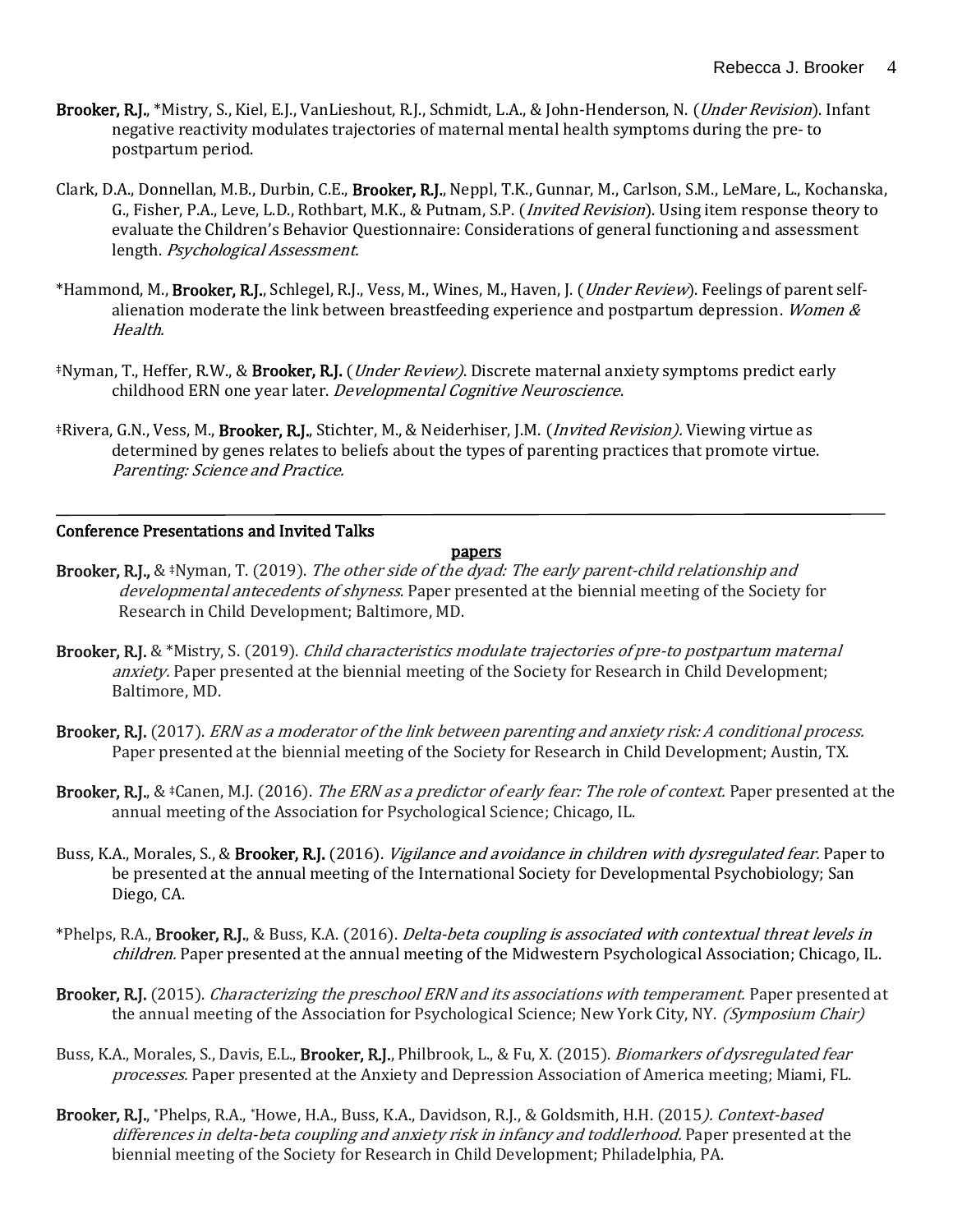- Brooker, R.J., Buss, K.A., Davidson, R.J., & Goldsmith, H.H. (2015). Convergence of neural and neuroendocrine measures of risk for anxiety problems in infancy and early childhood. Paper presented at the biennial meeting of the Society for Research in Child Development; Philadelphia, PA.
- Brooker, R.J., Davidson, R.J., & Goldsmith, H.H. (2014). Context-based differences in delta-beta coupling and neuroendocrine reactivity in infants. Paper presented at the annual meeting of the Society for Psychophysiological Research; Atlanta, GA.
- Brooker, R.J., Davidson, R.J., & Goldsmith, H.H. (2014). Maternal negative affect during infancy predicts disrupted patterns of biological regulation during childhood. Paper presented at the biennial meeting of the International Society on Infant Studies; Berlin, Germany.
- Moore, M. N., Brooker, R.J., & Goldsmith, H. H. (2014) Parsing fear and inhibition in social and non-social contexts. Paper presented at the annual meeting of the Midwestern Psychological Association; Chicago, IL.
- Brooker, R.J., Buss, K.A., Lemery, K., Aksan, N., Davidson, R.J., & Goldsmith, H.H. (2013). *Heterogeneity in early* development predicts individual differences in behavior problems. Paper presented at the annual meeting of the Midwestern Psychological Association; Chicago, IL.
- Brooker, R.J., & Buss, K.A. (2013). *Parenting moderates the link between fearfulness and an early ERP marker of* anxiety risk. Paper presented at the biennial meeting of the Society for Research in Child Development; Seattle, WA. (Symposium Co-Chair).
- Brooker, R.J., Neiderhiser, J.M., Ganiban, J.M., Leve, L.D., Shaw, D.S., & Reiss, D. (2012). *Difficult temperament in* infancy evokes changes in parent anxiety symptoms over time. Paper presented at the biennial meeting of the International Society on Infant Studies; Minneapolis, MN. (Symposium Co-chair).
- Brooker, R.J., Neiderhiser, J.M., Ganiban, J.M., Leve, L.D., Shaw, D.S., & Reiss, D. (2011). Attention control modulates genetic and environmental risk for poor socioemotional adjustment. Paper Presented at the annual meeting of the Behavior Genetics Association; Newport, RI. (Symposium Co-chair).
- Buss, K.A., Brooker, R.J., & Dennis, T.A. (2010) Fearful behavior links and age differences in ERP biomarkers for conflict and performance monitoring in young children. Paper presented at annual meeting of the Association for Psychological Science; Boston, MA.
- Brooker, R.J., & Buss, K.A. (2010). Contributions of inhibitory control to trajectories of fear between 24 and 60 months. Paper presented at the biennial meeting of the International Society on Infant Studies; Baltimore, MD. (Symposium Co-chair)
- Buss, K.A., Dribin, A.E., **Brooker, R.J.**, Interrante, J., & Dennis, T.A. (2008). *Using RSA and ERP to measure regulatory* processes in fearful toddlers and young children. Paper presented at the annual meeting of the Society for Psychophysiological Research Annual Conference; Austin, TX.

#### posters

- \*Mistry, S., & Brooker, R.J. (2019). Infant Emotional Reactivity Moderates Pre- to Postpartum Symptoms of Anxiety and Depression in Mothers. Poster presented at the biennial meeting of the Society for Research in Child Development; Baltimore, MD.
- \*Mistry, S., ‡Nyman, T., \*Schmall, L., Kiel, E.J., & Brooker, R.J. (2019). Perceived Social Support Modulates Neural Reactivity to Negative Stimuli During Pregnancy. Poster presented at the biennial meeting of the Society for Research in Child Development; Baltimore, MD.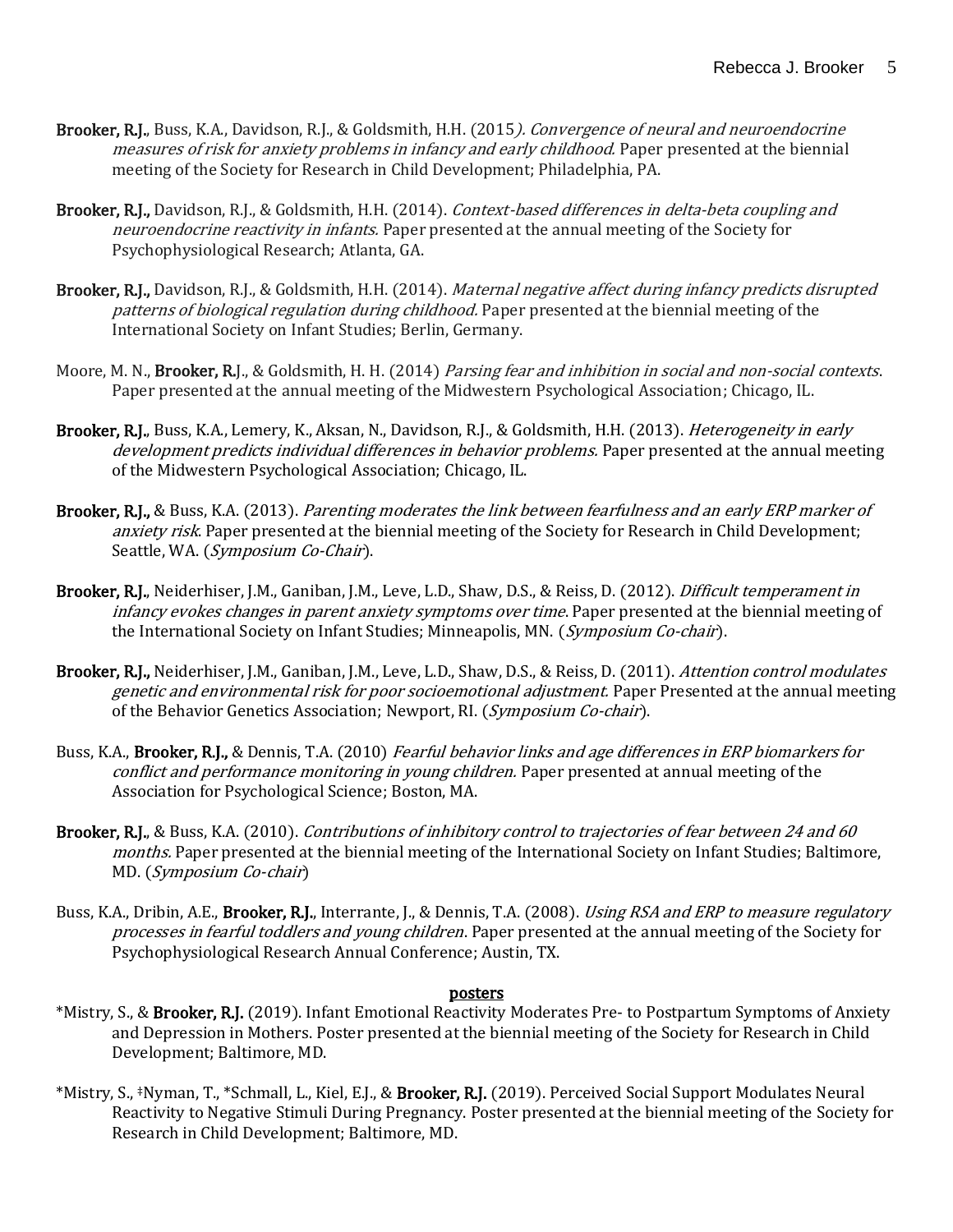- ‡Nyman, T., & Brooker, R.J. (2019). Discrete Parent Symptoms Uniquely Predict a Neural Marker of Child Risk for Anxiety Problems. Poster presented at the biennial meeting of the Society for Research in Child Development; Baltimore, MD.
- ‡Riviera, G.N., Brooker, R.J., Vess, M., Stichter, M., & Neiderhiser, J.M. (2019). Beliefs about Heritability Relate to Authoritarian Parenting Beliefs, Parental Control, and Child Depression. Poster presented at the biennial meeting of the Society for Research in Child Development; Baltimore, MD.
- ‡Riviera, G.N., Vess, M., Brooker, R.J., Stichter, M., & Neiderhiser, J.M. (2018). Beliefs about the heritability of virtue relate to judgments about what virtue is and what constitutes "good" parenting. Poster presented at the annual meeting of the Rocky Mountain Psychological Association; Denver, CO.
- \*Diehl, K., Davis, E.L., & Brooker, R.J. (2018) LPP amplitude is associate with behavioral emotion regulation strategies in children. Poster presented at the annual meeting of the Rocky Mountain Psychological Association; Denver, CO.
- Locke, R., Lemery-Chalfant, K., Brooker, R., Davidson, R.J., & Goldsmith, H.H. (2017). Physiological and behavioral outcomes associated with anger dysregulation. Poster presented at the biennial meeting of the Society for Research in Child Development; Austin, TX.
- Moore, M.N., Brooker, R.J., Van Hulle, C.A., Beekman, C., Lemery-Chalfant, K., & Goldsmith, H.H. (2017). Shared genetic and environmental influences among attentional control, anxiety, and ADHD during adolescence. Poster presented at the biennial meeting of the Society for Research in Child Development; Austin, TX.
- ‡Canen, M.J., & Brooker, R.J. (2016). ERN and theta dynamics: Links with anxiety risk in preschoolers. Poster presented at the annual meeting of the Society for Psychophysiological Research; Minneapolis, MN.
- ‡Najjar, R.& Brooker, R.J. (2016). Parenting is associated with delta-beta coupling in preschoolers. Poster presented at the annual meeting of the Society for Psychophysiological Research; Minneapolis, MN.
- \*Schmall, L.J., Kiel, E.J., **Brooker, R.J.** (2016). *Stress-related changes in neural markers of regulation in pregnant* women are buffered by social support. Poster presented at the annual meeting of the Society for Psychophysiological Research; Minneapolis, MN.
- ‡Begnoche, J.P., Brooker, R.J., Vess, M., & Buss, K.A. (2015). EEG asymmetry and ERN: Temperament outcomes in preschoolers. Poster presented at the annual meeting of the Society for Psychophysiological Research; Seattle, WA.
- \*Phelps, R.A., <sup>‡</sup>Canen, M.J., <sup>‡</sup>Najjar, R. & **Brooker, R.J.** (2015). *Individual differences in delta-beta coupling are linked* to early parenting. Poster presented at the annual meeting of the Society for Psychophysiological Research; Seattle, WA.
- \*Phelps, R.A., ‡Howe, H.A., **Brooker, R.J.**, & Buss, K.A. (2015). *Delta-beta coupling is associated with behavioral* markers but not with neuroendocrine markers of anxiety risk. Poster presented at the biennial meeting of the Society for Research in Child Development; Philadelphia, PA.
- Brooker, R.J., Kiel, E.J., & Buss, K.A. (2014). Social and nonsocial fear in late infancy is associated with childhood anxious behaviors: Moderation by infants' inhibitory control. Poster presented at the biennial meeting of the International Society on Infant Studies; Berlin, Germany.
- Fu, X., Brooker, R.J., Beekman, C., Leve, L.D., Natsuaki, M.N., Shaw, D.S., Reiss, D. & Neiderhiser, J.M. (2014). Executive Function As a Protective Factor Against Anxiety Symptoms For Genetically At-risk Children: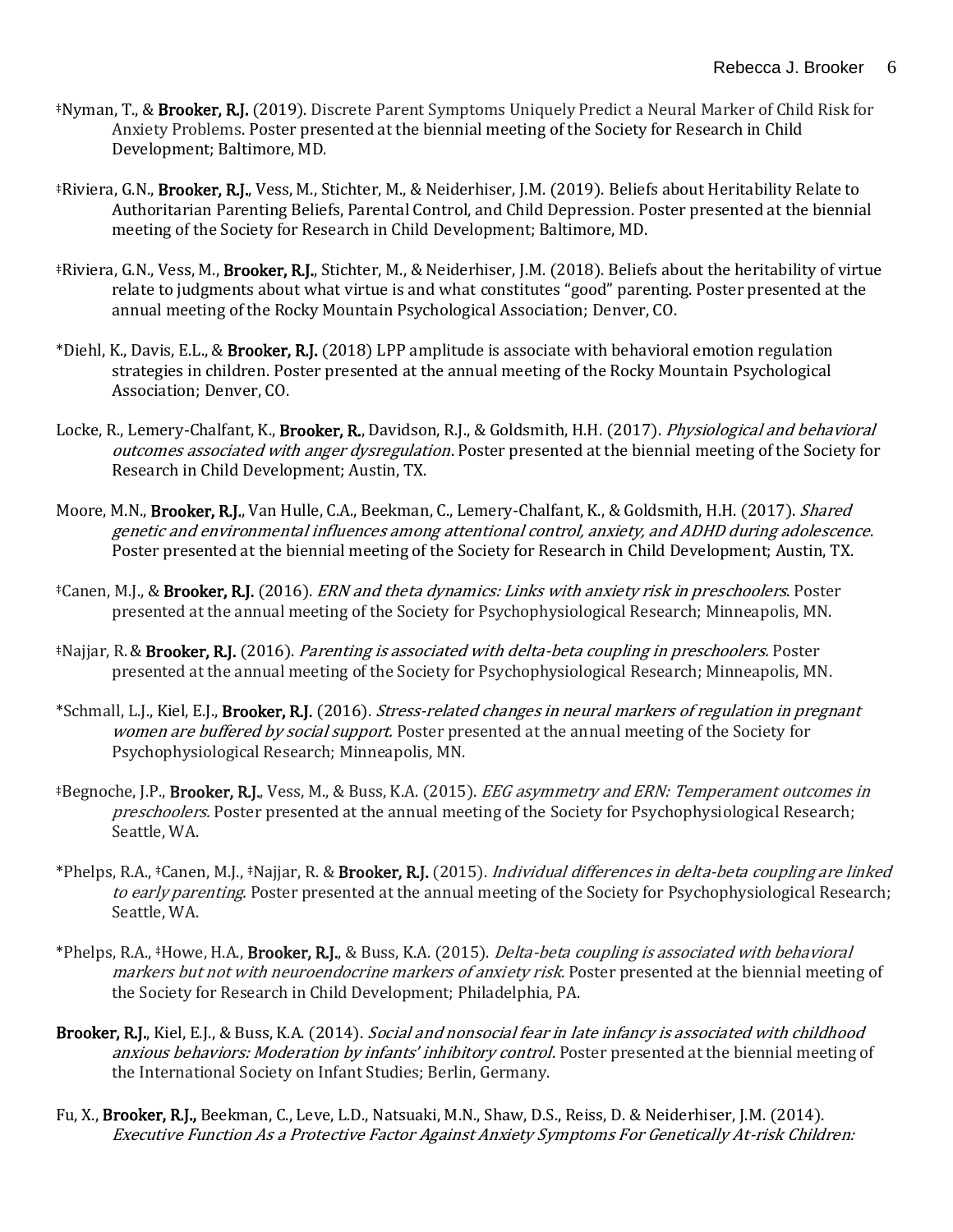Evidence From a Longitudinal Adoption Study. Poster presented at the Biennial Meeting of the International Society for the Study of Behavioural Development; Shanghai, China.

- \*Phelps, R.A., **Brooker, R.J.**, & Buss, K.A. (2014). *Delta-beta coupling is associated with contextual threat levels in* children. Poster presented at the annual meeting of the Society for Psychophysiological Research; Atlanta, GA.
- \*Hedberg, C.R., Brooker, R.J., & Goldsmith, H.H. (2013). Gender differences in cardiac reactivity in response to social stress. Poster presented at the annual Wisconsin Symposium on Emotion; Madison, WI.
- Morales, S., **Brooker, R.J.**, Perez-Edgar, K., Buss, K.A. (2013). *Differences in attention in fearful children: A* comparison of dysregulated and normative fear-expression profiles. Poster presented at the biennial meeting of the Society for Research in Child Development; Seattle, WA.
- Moore, M.N., Brooker, R.J., & Goldsmith, H.H. (2013). Associations between early stranger fear trajectories and social anxiety in middle childhood. Poster presented at the biennial meeting of the Society for Research in Child Development; Seattle, WA.
- Davey, K.M., Marceau, K., Brooker, R.J., Leve, L.D., Ganiban, J.M., Reiss, D., & Neiderhiser, J.M. (2012). Genetic risk and sensitive parenting interact to predict behavioral inhibition. Poster presented at the annual meeting of the Society for Prevention Research; Washington, D.C.
- Brooker, R.J., & Buss, K.A. (2012). The emergence of neural components of performance monitoring during childhood. Poster presented at the biennial meeting of the International Society for Infant Studies; Minneapolis, MN.
- Morales, S., Brooker, R.J., Davis, E.L., & Buss, K.A. (2012). Longitudinal associations between physiological indices of regulation. Poster presented at the biennial meeting of the International Society on Infant Studies; Minneapolis, MN.
- Brooker, R.J., Buss, K.A., &  $\ddagger$ Parry, L.Q. (2011). The emergence of neural components of performance monitoring during childhood. Poster presented at the annual meeting of the Society for Psychophysiological Research; Boston, MA.
- Buss, K.A., Brooker, R.J., & #Eddinger, R.L. (2011). *EEG asymmetry, attention control, and self-regulation in early* childhood. Poster presented at the annual meeting of the Society for Psychophysiological Research; Boston, MA.
- Brooker, R.J., & Buss, K.A. (2011). Is there evidence for early-developing error-related negativities in shy children? Poster presented at the biennial meeting of the Society for Research in Child Development; Montreal, Quebec.
- Brooker, R.J., Buss, K.A., & ‡Eddinger, R.E. (2010). *EEG Asymmetry, attention control, and risk for anxiety in early* childhood. Poster presented at the annual meeting of the Society for Psychophysiological Research; Portland, OR.
- Brooker, R.J., Buss, K.A., Stifter, C.A., & Blandon, A.Y. (2010). Individual differences in fear influence attention-based performance. Poster presented at the biennial meeting of the International Society on Infant Studies; Baltimore, MD.
- Brooker, R.J., Bricker, J., Corley, R., & Berenbaum, S.A. (2010). Pubertal timing as a potential mediator of adoption effects on problem behaviors. Poster presented at the biennial meeting of the Society for Research on Adolescence; Philadelphia, PA.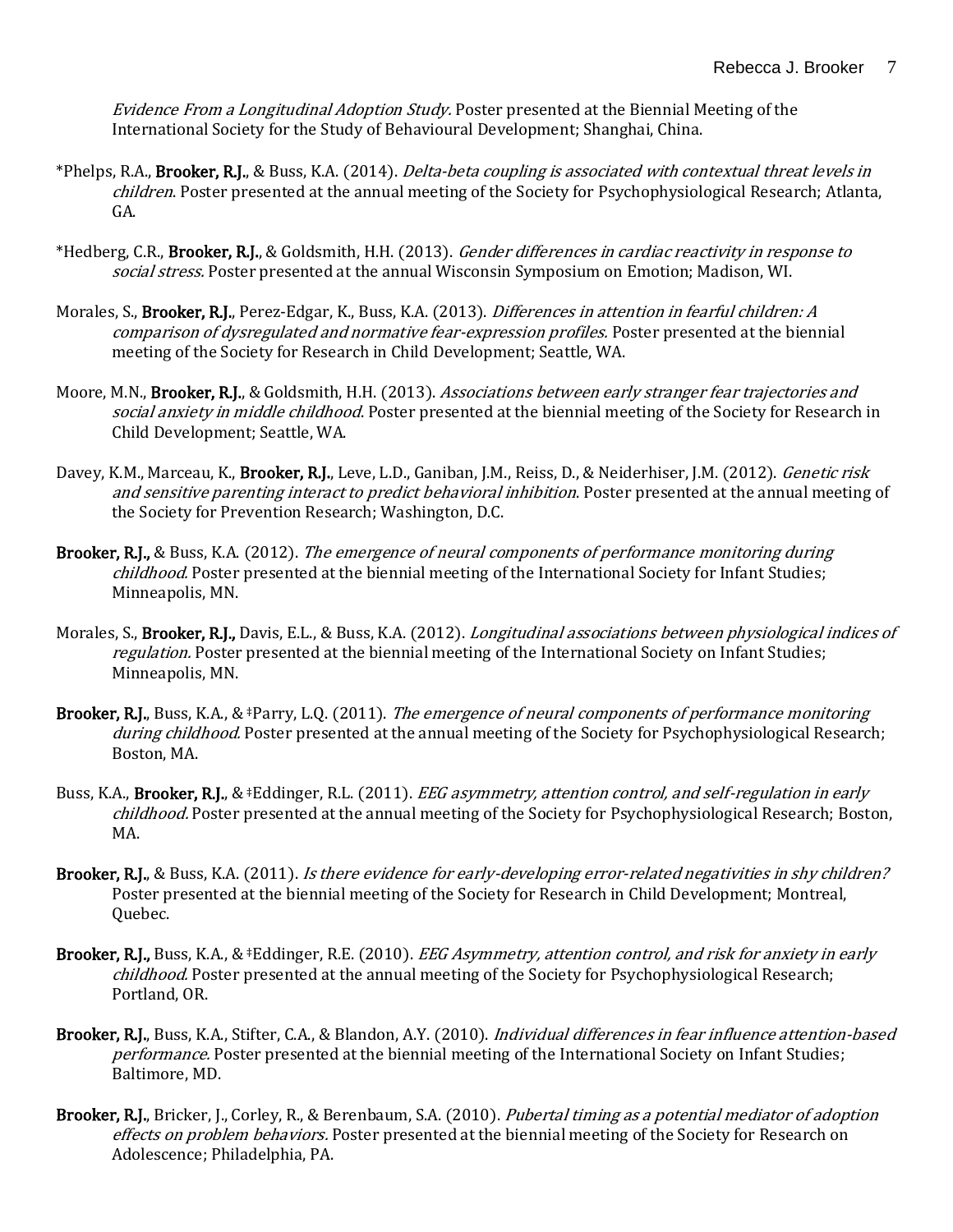- Brooker, R.J., Kiel, E.J., Bailey, L.E., & Buss, K.A. (2009). The roles of attachment and emotion regulation in socioemotional adjustment. Poster presented at the biennial meeting of the Society for Research in Child Development; Denver, CO.
- Brooker, R.J., Hartz, K.A., Deweese, B.N., & Buss, K.A. (2008). *Dynamic measures of RSA, emotional distress, and* regulation in toddlers. Poster presented at the annual meeting of the Society for Psychophysiological Research; Austin, TX.
- Brooker, R.J. & Berenbaum, S.A. (2008). *Longitudinal patterns of adjustment in females with congenital adrenal* hyperplasia and associations with gendered characteristics. Poster presented at the biennial Gender Development Research Conference; San Francisco, CA.
- Brooker, R.J., Kiel., E.J., & Buss, K.A. (2008). The interplay of distress, emotion regulation strategies, and attachment security. Poster presented at the biennial meeting of the International Society on Infant Studies; Vancouver, British Columbia.
- Brooker, R.J. & Buss, K.A. (2007). *Evidence for differences in regulatory behaviors in toddlers*. Poster presented at the biennial meeting of the Society for Research in Child Development; Boston, MA.
- Brooker, R.J. & Buss, K.A. (2006). *Gender differences in affective behaviors in toddlers.* Poster presented at the biennial meeting of the International Society on Infant Studies; Kyoto, Japan.
- Brooker, R.J. (2004). *Effect of birth order rank on creative ability*. Poster presented at the annual meeting of the Midwestern Psychological Association; Chicago, IL.

#### invited presentations & workshops

- Brooker, R.J. (2017). *Familial transactions as predictors of mental health outcomes.* Neurobiological Lab for Learning and Development. College Station, TX.
- Brooker, R.J. (2017). *Children, the early environment, and risk for anxiety problems*. Cross-college forum for mental health scholars. Bozeman, MT.
- Brooker, R.J. (2015). *Finding neural markers of risk for mental illness in children and adults.* Montana Conference on Mental Illness. Billings, MT.
- Brooker, R.J. (2015). It's all in the family: Mental health and transactions between parents and children in early life. College of Nursing Colloquium Series. Bozeman, MT.
- Brooker, R.J. (2014). Context cues: Interactions between biology and the early environment predict behavior problems in young children. Presented at the Developmental Brownbag of the University of California – Riverside Department of Psychology. Riverside, CA.
- Brooker, R.J. (2013). Contextual contributions to anxiety risk in young children. Presented at the Psychology Brownbag at Montana State University. Bozeman, MT.
- Brooker, R.J., & Goldsmith, H.H. (2012). *Pathways of emotional development in infancy*. Invited presentation at the meeting of the Conte Center Fellows. Madison, WI.
- Brooker, R.J. (2011). The association between performance monitoring and temperamental fearfulness in young children. Presented at the Developmental Proseminar of the Penn State Psychology Department. University Park, PA.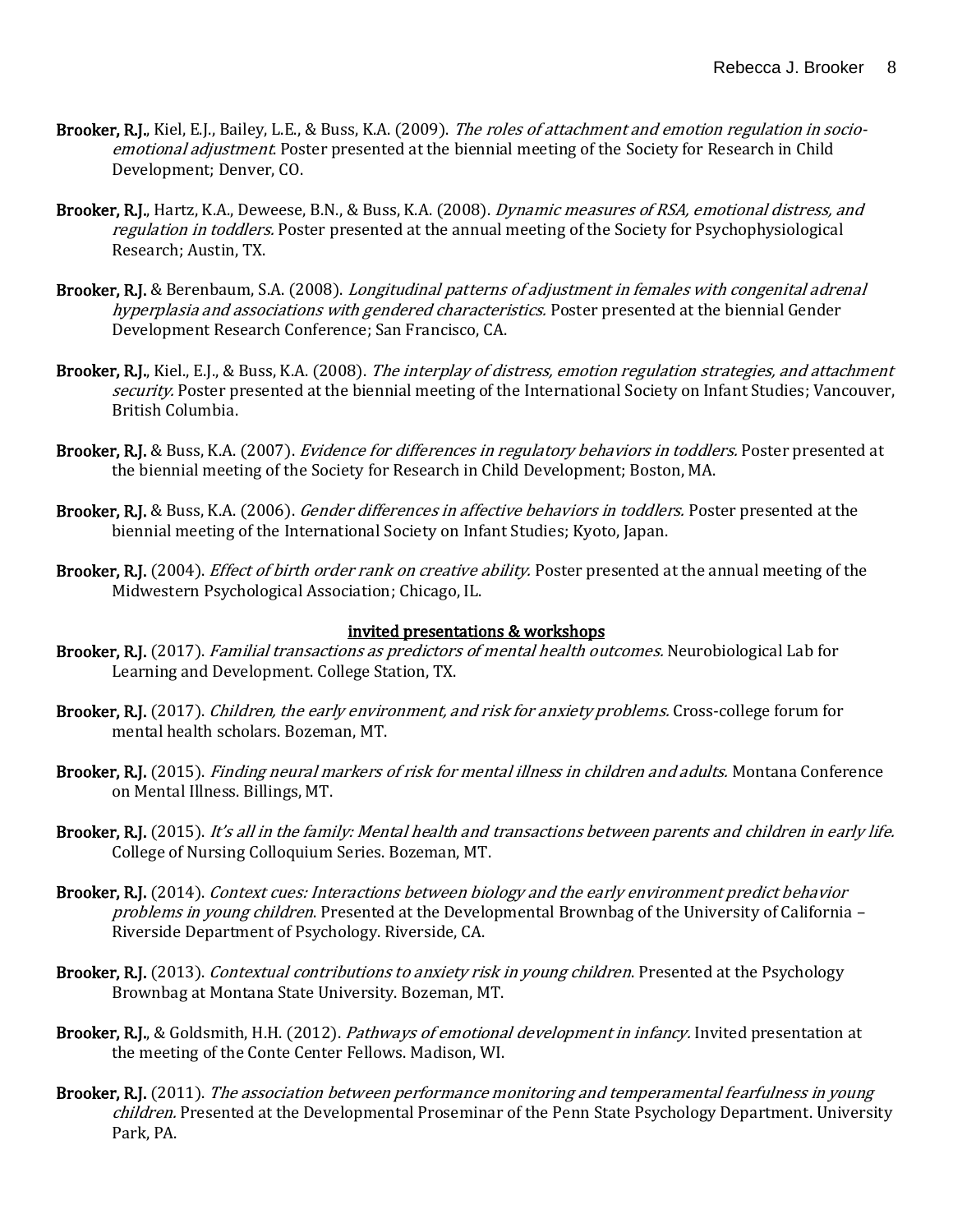- Brooker, R.J., & Buss, K.A. (2010). Cognitive control and performance-monitoring ERPs are linked to temperament characteristics in children. Invited talk at the Social, Life, and Engineering Science Imaging Group Meeting. University Park, PA.
- Brooker, R.J., & Buss, K.A. (2010). *Brain activity is associated with risk for anxiety in young children*. Invited poster presentation at the College of Liberal Arts Alumni Reception, Liberal Arts Today: From a Student View. University Park, PA.
- Brooker, R.J., & Dribin, A.E. (2008). *Self-regulation in infants and toddlers.* Presented at Bennett Family Center Self-Regulation Workshop. University Park, PA.
- Brooker, R.J. (2008). Concepts and measures of self-regulation. Presented at the Developmental Proseminar of the Penn State Psychology Department. University Park, PA.
- Brooker, R.J. (2008). *Evidence for converging systems of self-regulation*. Presented at the Developmental Psychology Brownbag Seminar of the University of Missouri-Columbia. Columbia, MO.
- Berenbaum, S.A. & Brooker, R.J. (2007). *Early hormonal influences on psychological sex differences*. Presented at the NIEHS Soy Estrogens and Development Meeting; Research Triangle Park, NC.

‡Denotes graduate student/trainee author \*Denotes undergraduate student/trainee author

#### Funding

#### active grants and contracts

Texas A&M Triads for Transformation The Costs: \$33,914 Total Costs: \$33,914 Secondary and contextual influences on children's development: Insights from secondary data analysis Role: Co-investigator (PI: Dr. Idean Ettekal) January 2019 – December 31, 2020

| Eunice Kennedy Shriver                                    |                          |
|-----------------------------------------------------------|--------------------------|
| National Institute of Child Health and Human Development. | Total Costs: \$8,200,000 |
| Play & learning across a year (PLAY)                      |                          |
| Role: Consultant                                          |                          |
| August 2018 – May 2023                                    |                          |
|                                                           |                          |

TAMU Liberal Arts Social Science Consortium Proof of Concept Grant Total Costs: \$5,000 Using the Late Positive Potential to Measure Emotional Reactivity in Infants Role: Primary Investigator July 2018-December 2018

Victoria S. Levin Award for Early Career Success in Young Children's Mental Health Research Bidirectional effects on anxiety risk in mothers and infants The Matten Costs: \$25,000 Bidirectional effects on anxiety risk in mothers and infants Role: Primary Investigator January 2018 – June 2019

Texas A&M University College of Education and Human Development Catapult Total Costs: \$29,331 A comprehensive investigation of early self-control development and school readiness Role: Co-Investigator (PI: Dr. Jeffrey Gagne) January 2018-June 2019

The John Templeton Foundation: UVA Genetics and Human Agency Total costs: \$523,485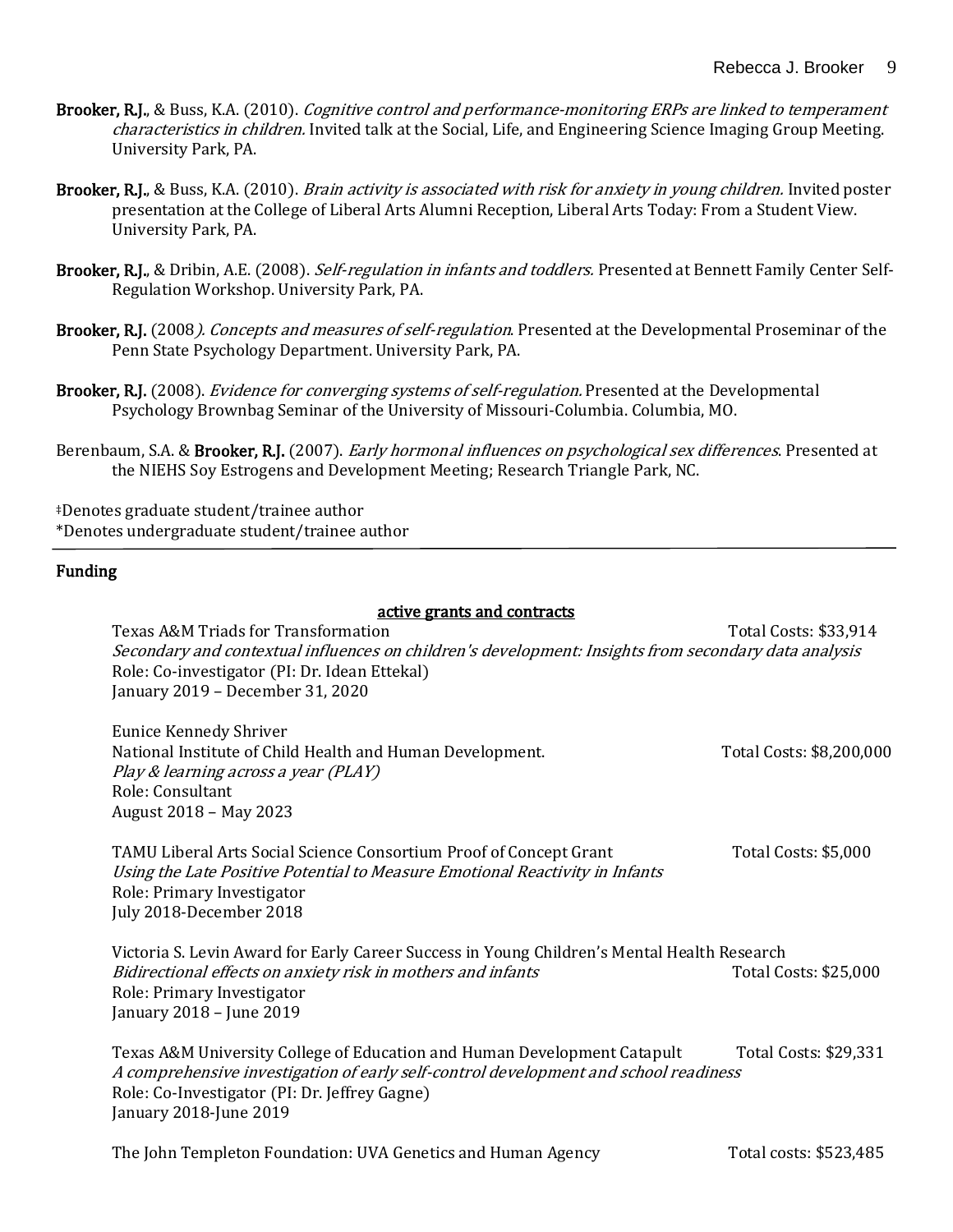How do Perceptions About Heritability Influence Complex Child-Parent Interactions and Character Development? Role: Co-Investigator (PI: Dr. Matthew Vess) September 2016 – August 2019

### Completed Funding

grants and contracts

Montana State University College of Nursing Total Costs: \$4,192 Bio-energy for stress relief: Future directions Role: Co-Investigator (PI: Dr. Alice Running) July 2017 – June 2018

P20 GM104417 Center for Health Equity in Rural Montana Role: Pilot Project Leader **Project Leader** Project total costs: \$222,062 PI: Dr. Alexandra Adams September 2014-August 2017

K01 MH100240 Total costs: \$499,099 Convergent Markers of Risk for Psychopathology in Infants and Toddlers Role: Primary Investigator April 2013 – July 2017

State of Montana Commissioner of Higher Education Total Costs: \$952,058 The Synergistic Improvement in the Diagnosis and Treatment of Mental Illness, Dementia, & Chronic Pain Role: Primary Investigator, Project 1 **Project 1** Project 1 costs: \$329,058 PI: Drs. Matt Byerly and Frances Lefcort August 2015 – June 2017

#### applications under review

R01MH113669 National Institute of Mental Health Biological Systems as Mediators of Transactional Influences on Anxiety Risk in the Mother-Child Dyad During Infancy Role: Co-Primary Investigator Submitted July 2019 Priority Score: 25; Percentile: 8

Eunice Kennedy Shriver National Institute of Child Health and Human Development R01HD: Self-control, behavioral inhibition and school readiness: A comprehensive investigation from preschool through elementary school transition Amount (Direct): \$1,637,158 Total Amount: \$2,393,487 Role: Co-investigator Purpose: research

Texas A&M University X-Grants Self-control, behavioral inhibition, school readiness, and academic adjustment: A comprehensive developmental investigation from preschool through adolescence Amount (Direct): Letter of Intent, full budget not calculated Total Amount: Letter of Intent, full budget not calculated Role: Co-investigator Purpose: research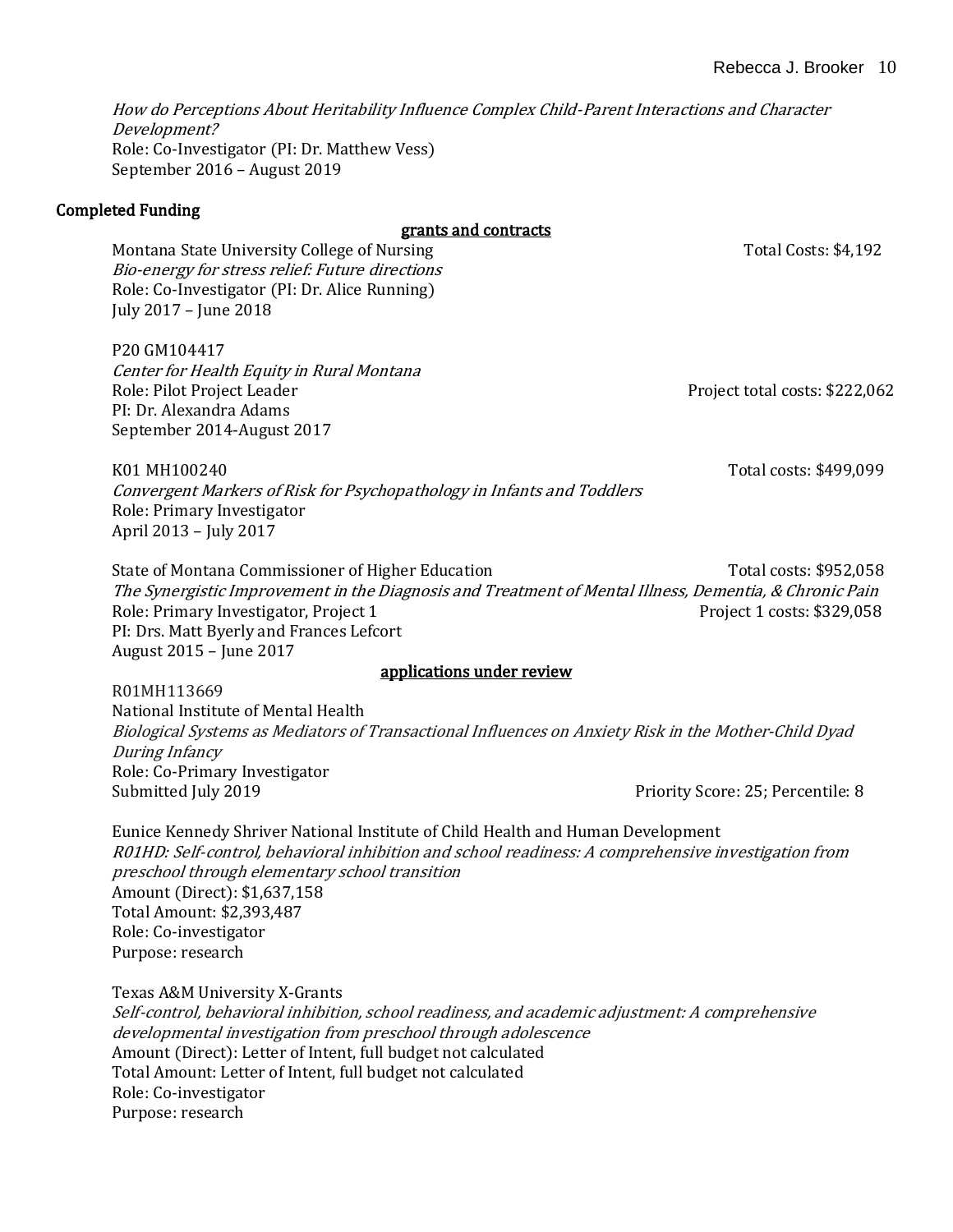#### fellowship awards

| T32 MH018931<br>Training Program in Emotion Research<br>Role: Postdoctoral Fellow<br>August 2011 - March 2013<br>PI: Dr. Richard J. Davidson                                                            |                      |
|---------------------------------------------------------------------------------------------------------------------------------------------------------------------------------------------------------|----------------------|
| R25 MH080794<br>Yearly Workshop in the Event-Related Potential Technique<br>Role: Trainee<br><b>July 2010</b><br>PI: Dr. Steven J. Luck                                                                 |                      |
| T32 MH070327<br>Training in Early Childhood Mental Health Research<br>Role: Predoctoral Fellow<br>August 2008 - August 2010<br>PI: Dr. Pamela Cole                                                      |                      |
| supervised student grants and fellowships<br>TAMU Clinical Area Summer Research Award<br>Role: Research Mentor<br>Awardee: Tristin Nyman<br>Summer 2018                                                 |                      |
| Montana State University Presidential Emerging Scholar Grant<br>Role: Mentor<br>Awardee: Keegan Diehl<br>Summer 2017                                                                                    | Total Costs: \$3000  |
| Montana State University Undergraduate Scholars Program Research Award<br>Changes in Neural Markers in Pregnant Women Due to Stress<br>Role: Mentor<br>PI: Lisa J. Schmall<br>August 2015-December 2015 | Total Costs: \$900   |
| Montana State University Graduate Student Research Grant<br>Role: Mentor<br>Awardee: J. Patrick Begnoche (funding declined)<br><b>Fall 2015</b>                                                         | Total Costs: \$475   |
| Montana State University Presidential Emerging Scholar Grant<br>Role: Mentor<br>Awardee: Lindsey Whitcomb<br>Summer 2015                                                                                | Total Costs: \$3000  |
| Montana INBRE Undergraduate Research Award<br>Cognitive Control: Physical Responses of At-Risk Adults Due to High Allostatic Load<br>Role: Mentor<br>PI: Holly Howe                                     | Total Costs: \$1,800 |
| September 2014 - May 2015<br>Montana State University Undergraduate Scholars Program Research Award<br>Composites of Neural Makers of Prediction of Risk for Anxiety Symptoms                           | Total Costs: \$900   |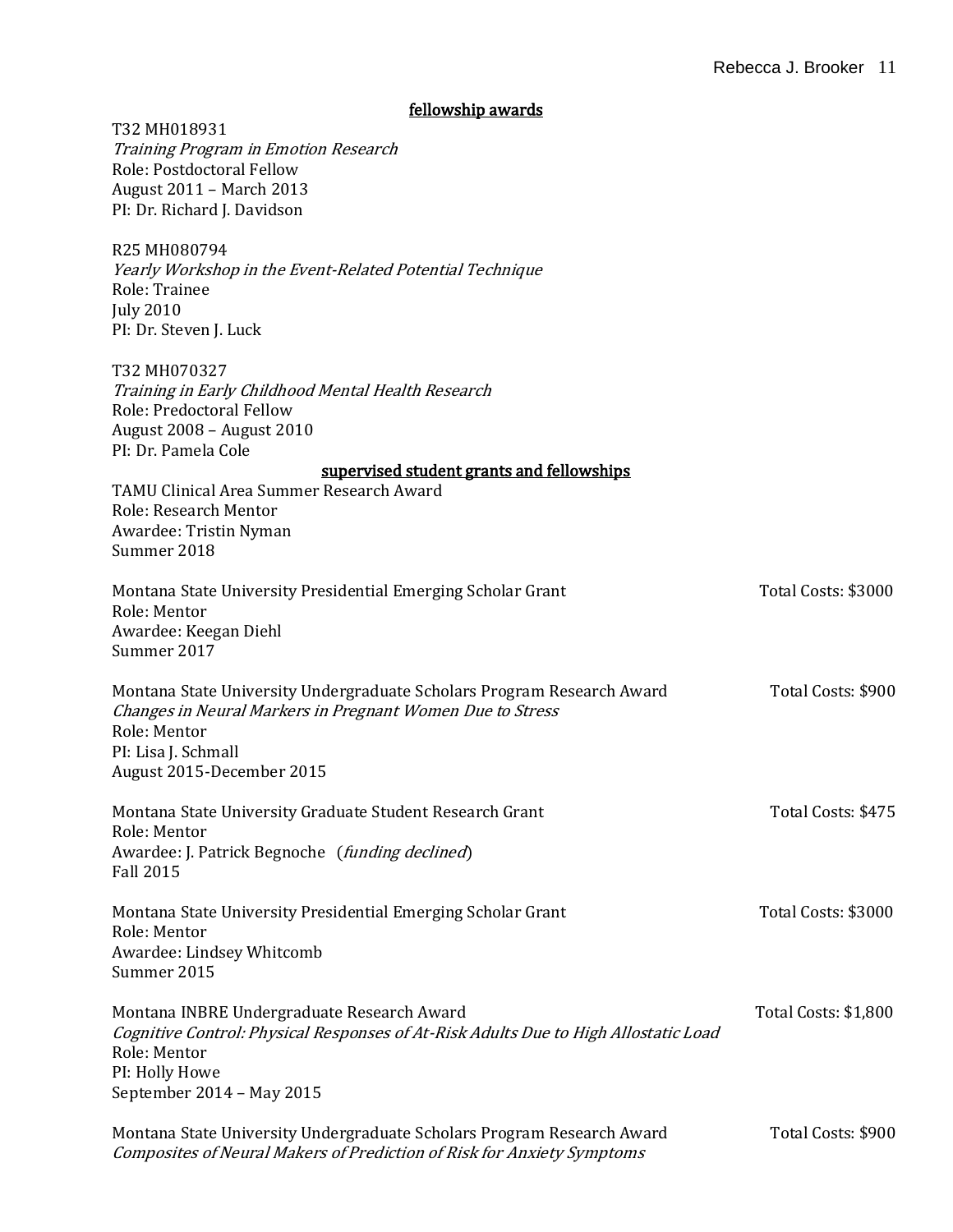Role: Mentor PI: Randi A. Phelps May 2014-August 2014

Montana INBRE Undergraduate Research Award Total Costs: \$900 Cognitive Control: Physical Responses of At-Risk Adults Due to High Allostatic Load Role: Mentor PI: Holly Howe January 2014-May 2014

### unfunded applications

R03HD

Eunice Kennedy Shriver National Institute of Child Health and Human Development Early self-control development, behavior problems, and school readiness: Integrating cognitive, emotional, and biological approaches Role: Co-investigator Submitted June 2019 Priority Score: 40; Percentile: 29

R21MH117373 Total costs: \$275,000 National Institute of Mental Health Effects of maternal treatment on early risk for anxiety problems: The role of biological systems Role: Primary Investigator Submitted October 2017 Priority Score: 58

Jacobs Foundation Total Costs: \$157,000 Jacobs Early Career Research Fellowship Role: Research Fellow

Montana Mental Health Trust Total Costs: \$201,604 The Montana 10,000 Pilot: Biomarkers of responsiveness to treatment for depression and comorbid symptoms in at-risk college students Role: Co-Primary Investigator (Dr. Ryan Niehus, Co-PI and Dr. Edward Dratz, Co-PI)

F32 MH092995 Total Costs: \$143,916 The Development of Cognitive Control and Associated Risk for Internalizing Problems in Childhood Role: Primary Investigator

‡Denotes student/trainee award.

# Teaching Experience

# instruction

Advanced Seminar in Developmental Psychology (Spring 2020) Developmental Psychology, Texas A&M University (Spring 2018, Spring 2019, Fall 2019, Spring 2020) Advanced Statistical Analysis, Montana State University (Spring 2015, 2016) Temperament and Development, Montana State University (Spring 2014) Introduction to Human Development and Family Studies, The Pennsylvania State University (Summer 2011) Elementary Statistics in Psychology, Penn State World Campus (Fall 2010, Spring 2011) Developmental Psychology, Penn State World Campus (Summer 2010) General Psychology, Central College (Fall 2002, Spring 2003; Supplemental Instructor)

### undergraduate independent research supervision

Coleen Trottier, *McNair Scholars Program*, Montana State University (Co-mentor: Summer 2015)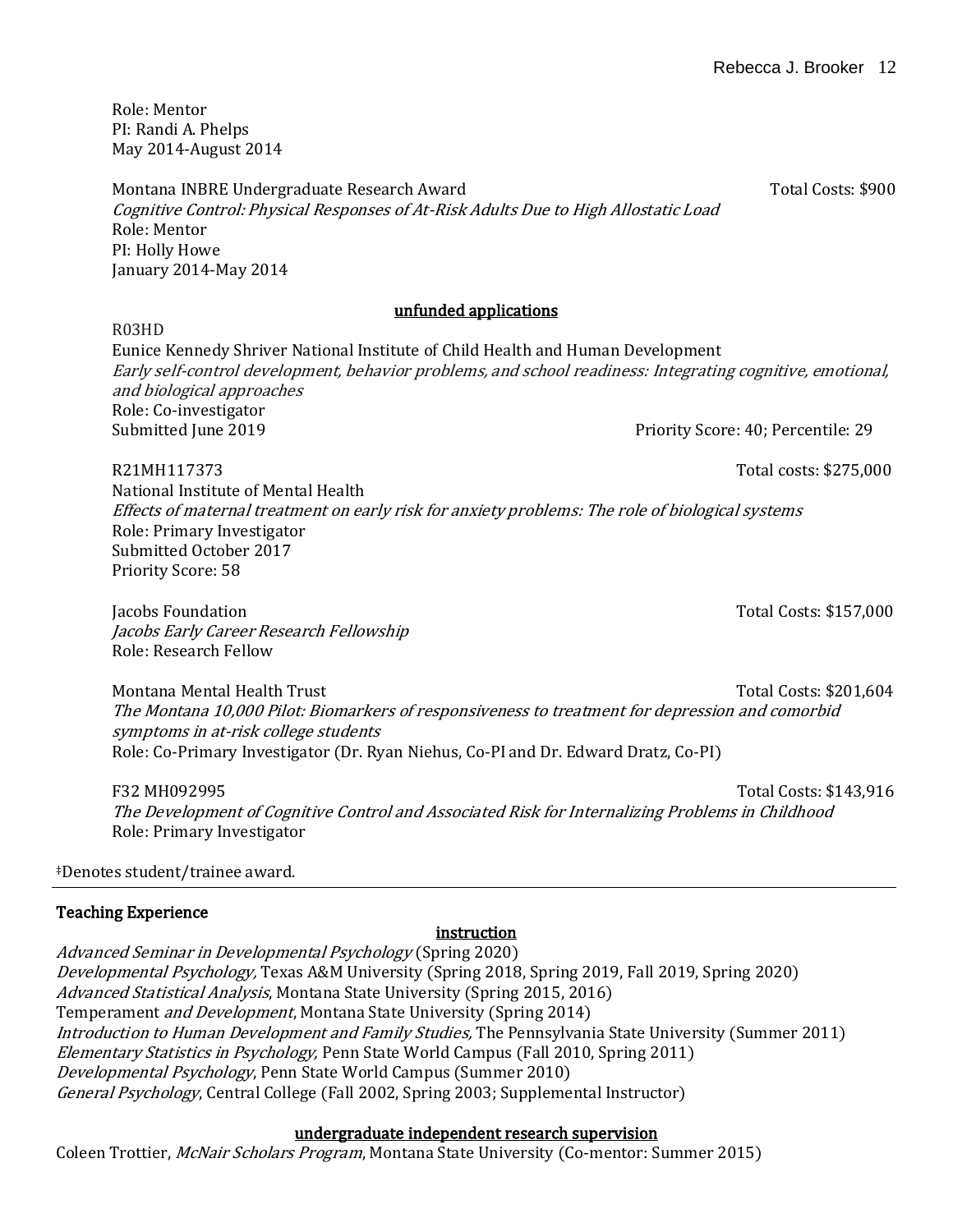Rebekah Lindsey, McNair Scholars Program, Montana State University (Spring 2015-Summer 2015) Tanner Lineberry, McNair Scholars Program, Montana State University (2014-2015) Randi Phelps, Undergraduate Independent Study, Montana State University (Summer 2014) Holly Howe, *Undergraduate Independent Study*, Montana State University (Spring 2014, Fall 2014) Chloe Hedberg, Senior Thesis, University of Wisconsin – Madison (2013-2014) Lindsey Whitcomb, Undergraduate Independent Study, Montana State University (Fall 2013) Chloe Hedberg, Undergraduate Independent Research Project, University of Wisconsin – Madison (2012) Rebecca Eddinger, *Undergraduate Honors Thesis*, The Pennsylvania State University (2009-2010) John Interrante, Undergraduate Honors Thesis, The Pennsylvania State University (2008-2009)

### additional undergraduate supervision

Undergraduate senior thesis consultation  $(N = 3)$ Undergraduate research assistants (5-10 per academic semester; 5-6 per summer term)

#### graduate student supervision

Jennifer Kling, *primary mentor*, TAMU Department of Psychological and Brain Sciences (Ph.D.; Clinical Psychology) Sejal Mistry, *primary mentor*, TAMU Department of Psychological and Brain Sciences (Ph.D.; Psychology) Tristin Nyman, co-mentor, TAMU Department of Psychological and Brain Sciences (Ph.D.; Clinical Psychology) J. Patrick Begnoche, *primary mentor*, MSU Department of Psychology (M.S.; Psychological Science) Mara Canen, *primary mentor*, MSU Department of Psychology (M.S.; Psychological Science) Reema Najjar, primary mentor, MSU Department of Psychology (M.S.; Psychological Science) Katie Garrison, *secondary mentor*, MSU Department of Psychology (M.S.; Psychological Science) Stephanie Leal, summer mentor, MSU Department of Psychology (M.S.; Psychological Science) Russell Hoeldtke, *summer mentor*, MSU Department of Psychology (M.S.; Psychological Science)

#### guest lectures

Psi Chi/Psychology Club, Montana State University (Spring 2016) Developmental Psychology, Montana State University (Fall 2015) The Ethical Practice of Science, Montana State University (Spring 2015) Introduction to Psychology (Honors), Montana State University (Spring 2015) Introduction to Psychology (Honors), Montana State University (Spring 2014) Developmental Psychology, Montana State University (Spring 2014) Child Development, The Pennsylvania State University (Summer 2008) Developmental Psychology (Honors), The Pennsylvania State University (Spring 2008)

#### Honors and Awards

j

- •Faculty/Staff Award for Excellence, MSU Alumni Association & Bozeman Chamber of Commerce (2017)
- •Association for Psychological Science Rising Star (2015)
- •NIH Loan Repayment Program (2014-2017)
- BGA Student Travel Award, Behavior Genetics Association (2011)
- SRCD Student Travel Award, Society for Research in Child Development (2011)
- •College of Liberal Arts Dissertation Support Award, Penn State College of the Liberal Arts (2009)
- •Doctoral Dissertation Funding Award, Robert & Ruth Faris Child Psychology Fund (2009)
- •Departmental Travel Award, The Pennsylvania State University (2006, 2007, 2008, 2009)
- •Developmental Area Fellowship, University of Missouri Columbia (2005-2006)
- •Central College Distinguished Scholar Fellowship, Central College (1999-2003)
- Alpha Zeta Mu National Honor Society, Central College Chapter (2001-2003)
- Psi Chi Honor Society in Psychology, Central College Chapter (2001-2003)

#### Professional Training/Activities

#### training workshops

2015 Institute for Measurement, Methodology, Analysis, and Public Policy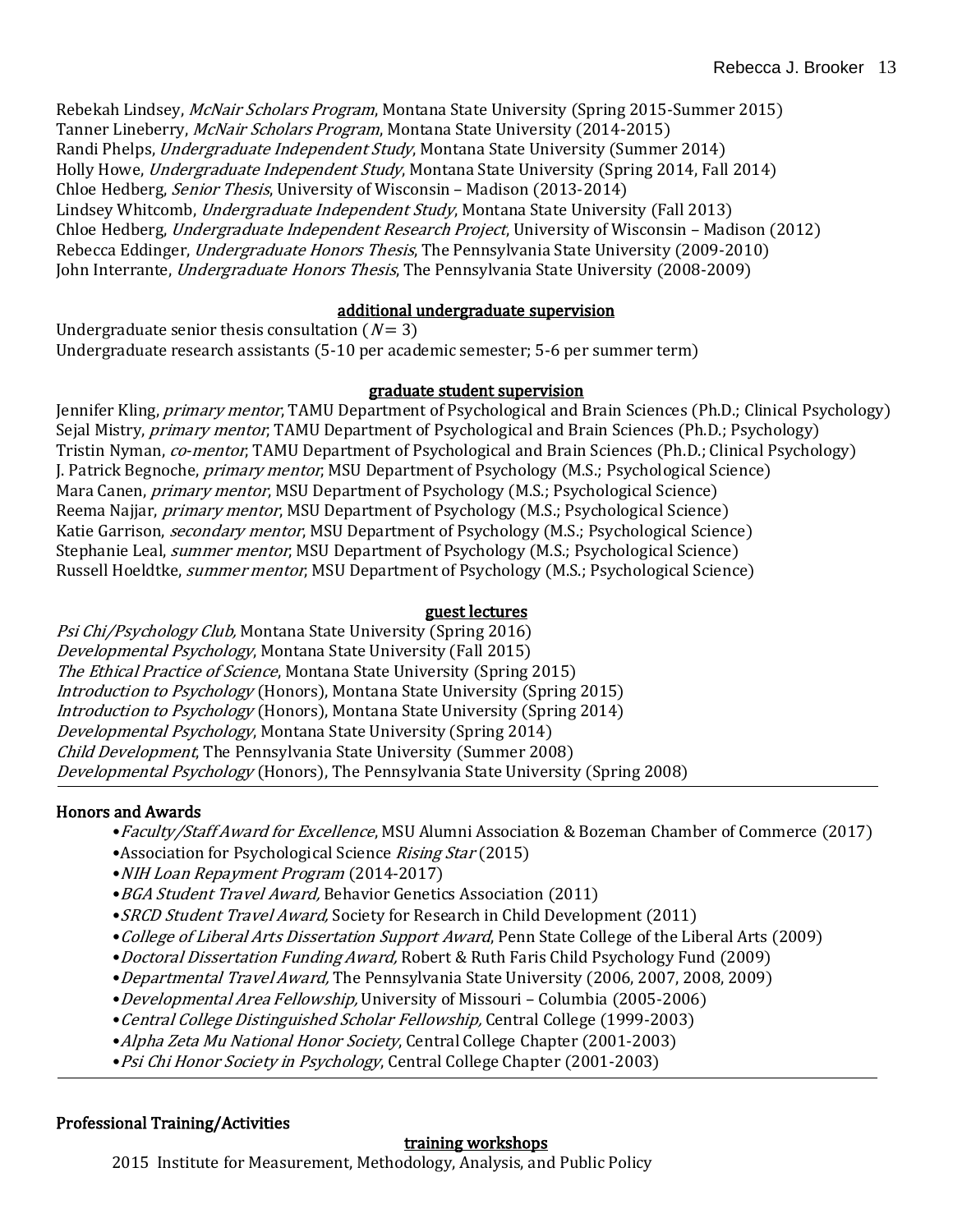| Texas Tech University; held in Grapevine, TX<br><b>Structural Equation Modeling in Mplus</b><br>2015 Diagnostic Interview Schedule for Children<br>University of Wisconsin - Madison; Madison, WI<br>Individualized training on the administration of the DISC-IV |
|-------------------------------------------------------------------------------------------------------------------------------------------------------------------------------------------------------------------------------------------------------------------|
| 2014 NIH Research Domain Criteria<br>Society for Psychophysiological Research; Atlanta, GA<br>1-day workshop on the goals and funding priorities of the NIH RDoC Project                                                                                          |
| 2012 Doing Bayesian Data Analysis                                                                                                                                                                                                                                 |
| University of Wisconsin - Madison; Madison, WI                                                                                                                                                                                                                    |
| Introduction to Bayesian theory and the conduct and interpretation of Bayesian analyses                                                                                                                                                                           |
| 2012 Center for Research Methods and Data Analysis Summer Institute in Statistics                                                                                                                                                                                 |
| University of Kansas; Lawrence, KS                                                                                                                                                                                                                                |
| Modern Missing Data Treatment & Designs                                                                                                                                                                                                                           |
| 2010 ERP Boot Camp                                                                                                                                                                                                                                                |
| University of California-Davis; Davis CA                                                                                                                                                                                                                          |
| Two-week instruction in theory and practice using ERPs in psychological research                                                                                                                                                                                  |
| 2009 Mini ERP Boot Camp                                                                                                                                                                                                                                           |
| Society for Psychophysiological Research; Austin, TX                                                                                                                                                                                                              |
| 2-day introduction to contemporary use of ERPs in psychological research                                                                                                                                                                                          |
| 2008 Heart Rate Variability Science Training Seminar                                                                                                                                                                                                              |
| Mindware Technologies, LTD; Columbus, OH                                                                                                                                                                                                                          |
| Three-day instruction in theory and practice using HRV in psychological research                                                                                                                                                                                  |
| 2007 Play Observation Scale Training                                                                                                                                                                                                                              |
| University of Maryland; College Park, MD                                                                                                                                                                                                                          |
| Three-day instruction to become reliable in coding and scoring the Play Observation Scale                                                                                                                                                                         |
| 2007 Impedance Cardiography Seminar                                                                                                                                                                                                                               |
| Mindware Technologies, LTD; Columbus, OH                                                                                                                                                                                                                          |
| Three-day instruction in use of impedance measures in psychological research                                                                                                                                                                                      |
| 2005 LabTAB Administration and Coding Training                                                                                                                                                                                                                    |
| University of Missouri; Columbia, MO                                                                                                                                                                                                                              |
| Training in the administration and coding (including reliability) of Preschool LabTAB                                                                                                                                                                             |
| 2005 MAX/AFFECT Emotion Coding System Training                                                                                                                                                                                                                    |
| University of Missouri; Columbia, MO                                                                                                                                                                                                                              |
| Training and reliability test using epoch-based and continuous scoring of affect and behaviors                                                                                                                                                                    |
| 2005 Berkeley Puppet Interview Training                                                                                                                                                                                                                           |
| University of Oregon; Eugene, OR<br>Training and reliability in administering and scoring the Berkeley Puppet Interview                                                                                                                                           |
|                                                                                                                                                                                                                                                                   |

# Service

### professional activities and affiliations

- Society for Psychophysiological Research
- Society for Research in Child Development
- International Congress on Infant Studies
- American Psychological Association (Division 7)
- Midwestern Psychological Association
- Association for Psychological Science
- International Neuroethics Society
- Behavior Genetics Association

### editorial team member

Child Development (Consulting Editor) Developmental Psychology (Consulting Editor)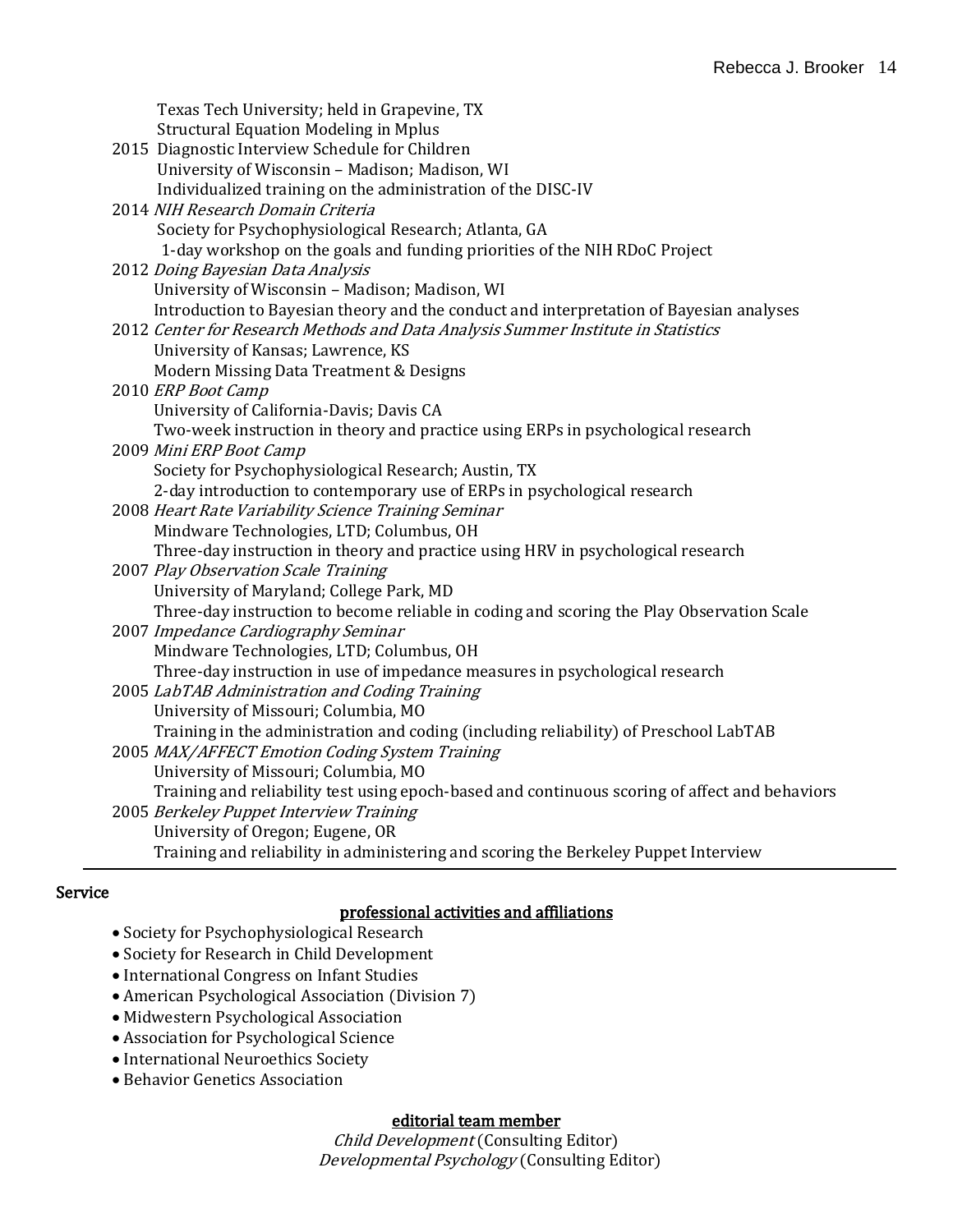Emotion (Editorial Board) Frontiers in Genetics (Editorial Board)

#### ad-hoc reviewer

- 
- 
- 
- 
- Cognitive, Affective, and Behavioral Neuroscience Developmental Neuropsychology
- 
- Developmental Psychobiology Psychoneuroendocrinology
- Early Education and Development Psychophysiology
- Hormones and Behavior Sex Roles
- Infant and Child Development Social Development
- 
- International J. of Developmental Neuroscience
- Adoption Quarterly equation of the state of the state of  $I$ , of Child Psychology and Psychiatry
- Behavior Genetics J .of Research on Adolescence
- Biological Psychology J.of Research in Personality
- Clinical Psychological Science 1. of Experimental Child Psychology
	-
- New Ideas in Psychology extending the Philosophical Transactions of the Royal Society B
	-
	-
	-
	-
- International J. of Psychophysiology Twin Research and Human Genetics
	- grant reviewing
- National Institutes of Health, Psychosocial Development, Risk, and Prevention Study Section. 2020
- National Institutes of Health, Child Psychology and Developmental Disabilities Study Section. 2019
- National Science Foundation Panelist. 2014, 2015, 2017, 2018.
- National Institutes of Health Early Career Reviewer. 2014 present.
- State of Montana Youth Crisis Diversion Research Funding. 2014.

### conference review panels

- International Congress on Infant Studies Panel #9: Emotional Development. 2017-18
- Society for Research in Child Development: Social, Emotional & Personality Panel. 2018-19.

### graduate student committees

dissertation committees

Juliet Nyanamba, *Educational Psychology*, TAMU (2019-present) Ogechi Nwadinobi, Educational Psychology, TAMU (2018-present) Kathleen Damberger, Nursing, Montana State University. (2015 - 2018) Alyssa Carlson, *Cell Biology and Neuroscience*, Montana State University. (2016) Lenore Page, Industrial Engineering, Montana State University. (2013 - 2016) Jessica Haven, Nursing, Montana State University. (2015 – 2016)

### master's thesis committees

Chih-Tsen Liu (graduate advisory committee) Educational Psychology, TAMU (2019 – present) Priscilla Jacob, Psychology, TAMU (2019-present) Mara Canen (committee chair), *Psychology*, Montana State University. (2016 – 2017) Reema Najjar(committee chair), Psychology, Montana State University. (2016 - 2017) J. Patrick Begnoche (committee chair), *Psychology*, Montana State University. (2015 – 2016) Russell Hoeldtke, Psychology, Montana State University. (2015 – 2016) Katherine Hart, Psychology, Montana State University. (2015 - 2017)

### other committees

- Department of Psychological Sciences Search Committee (Fall 2018 present)
- Department of Psychological Sciences Undergraduate Curriculum Committee (Spring 2018)
- Department of Psychological Sciences Faculty Development and Awards Committee (Fall 2017 present)
- Psychology Faculty Search Committee (Spring 2015)
- Montana State University Institutional Review Board (2014 Present)